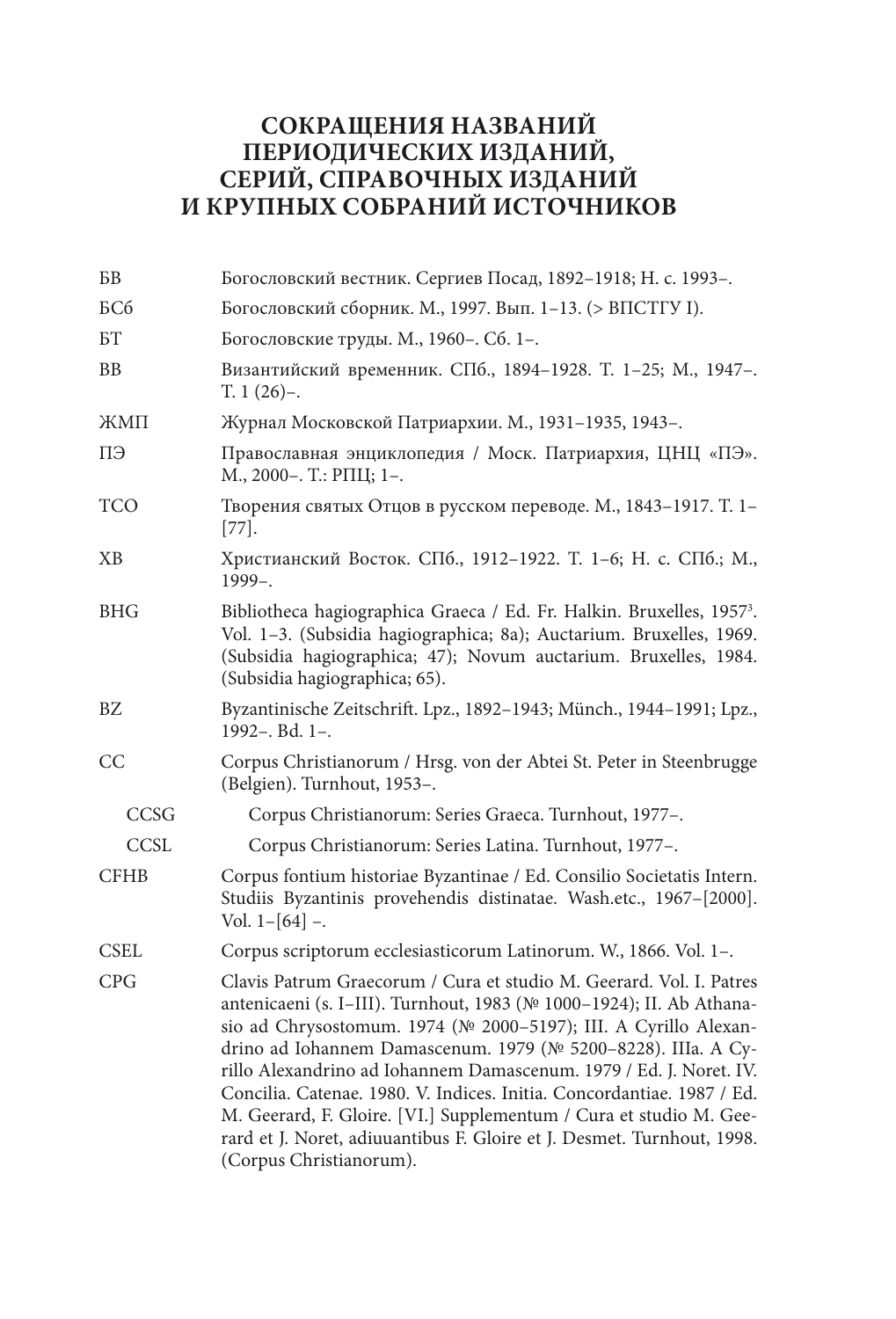| 502         | СОКРАЩЕНИЯ                                                                                                                                                                                  |
|-------------|---------------------------------------------------------------------------------------------------------------------------------------------------------------------------------------------|
| <b>CPL</b>  | Clavis Patrum Latinorum <> / Commode recludit E. Dekkers,<br><> praeparavit et iuvit A. Gaar. Editio tertia aucta et emendata.<br>Steenbrugis, 1995. (Corpus Christianorum, Series Latina). |
| <b>CSCO</b> | Corpus scriptorum christianorum orientalium / Ed. consilio Univer-<br>sitatis Catholicae Americae et Universitatis Catholicae Lovaniensis.<br>Louvain et al., 1903-.                        |
| JÖB         | Jahrbuch der Österreichischen Byzantinistik. W.; Graz; Köln, 1969-.<br>$(<$ JÖBG).                                                                                                          |
| ОC          | Orientalia Christiana. R., 1923–1934. Vol. 1–36, fasc. 1–99; 1936. Fasc.<br>100: Indices generales. ( > OCA, OCP).                                                                          |
| OCA         | Orientalia Christiana Analecta. R., 1935 -. Vol. 101 -. (< OC).                                                                                                                             |
| <b>OCP</b>  | Orientalia Christiana Periodica. R., 1935–. Vol. 1–. (< OC).                                                                                                                                |
| OrChr       | Oriens Christianus. R., 1901–1909. Bd. 1–8; NS: Wiesbaden, 1911–<br>1924. Bd. 1-14; 1926-1939. Bd. 23-36 (= 3. Ser. Bd. 1-14); Lpz.,<br>1953–. Bd. 37–. $( = 4.$ Ser. Bd. 1–.).             |
| PG          | Patrologiae cursus completus. Series Graeca / Ed. J. P. Migne. P., 1857-<br>$1866.$ Vol. $1-161.$                                                                                           |
| PL          | Patrologiae cursus completus. Series Latina / Ed. J. P. Migne. P., 1844–<br>1864. Vol. 1-221.                                                                                               |
| <b>REB</b>  | Revue des études byzantines. P., 1946–. Vol. 4–. (< Études byzantines.<br>București, 1943/1944-1945 [1946]. Vol. 1-3).                                                                      |
|             |                                                                                                                                                                                             |